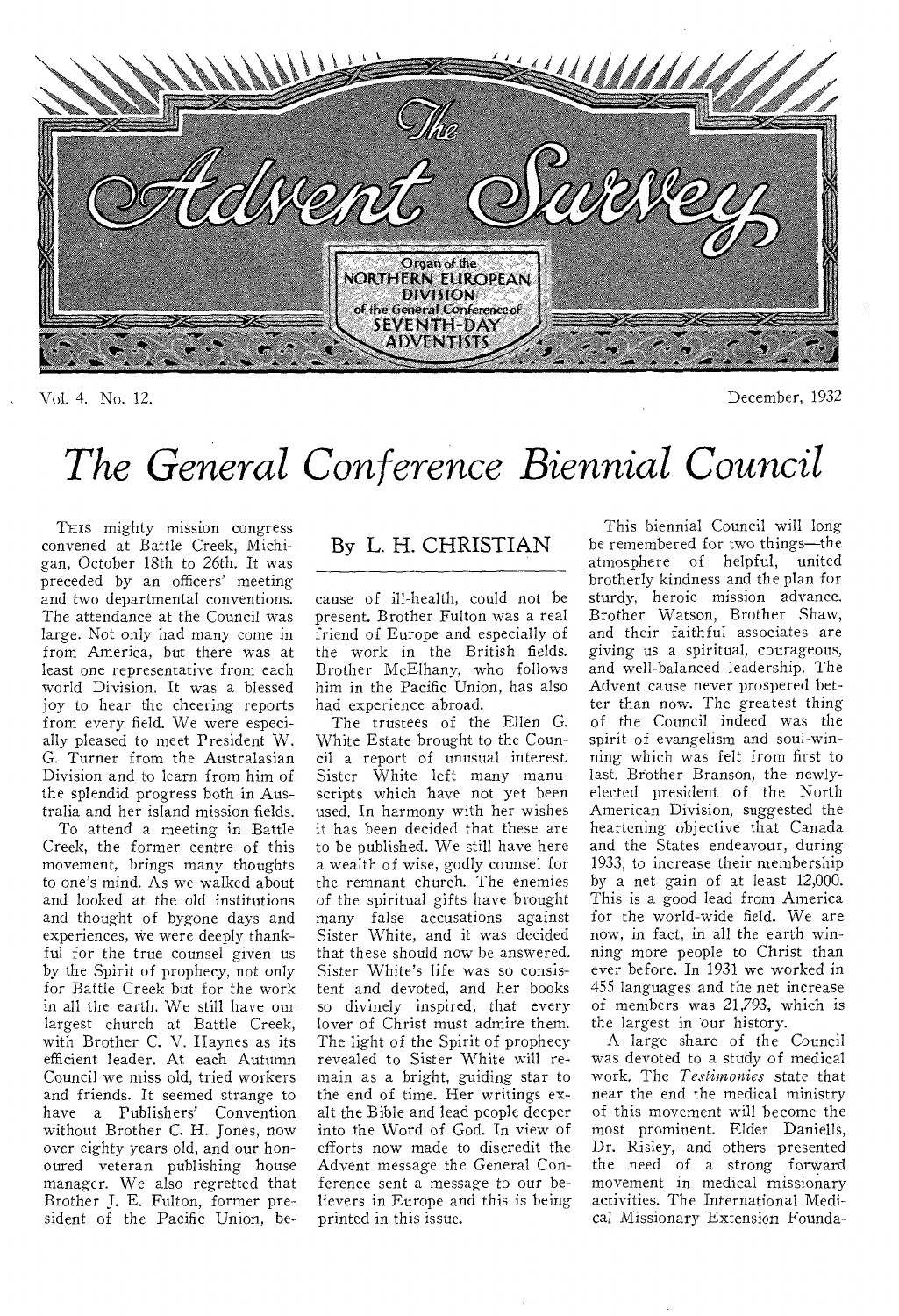tion was created and careful plans laid by which medical mission work may be established in all parts of the world. Elder C. K. Meyers was elected as secretary of the Foundation. The substantial success of Dr. Miller in China was cheering to all. Nearly one-half million dollars had been given in that country by friends of the cause to build up our medical work. Dr. Miller's report of the work in China was one of the most inspiring mission addresses we have ever heard.

One of the hard problems of the Council was the present shrinkage of mission funds. Our task now is to make a smaller sum of money do more work than the larger amount of some years ago. Mission workers' wages in all the world have been reduced, in some places as much as fifty per cent. Other expenditures, too, have been greatly decreased. A special commission on economy brought in an excellent report, and the better part of a day was spent in a careful study of the counsel given by these experienced men. In view of our world-wide work some items were changed or enlarged. Departmental leadership can better be reduced in the local or Union conference than in the General or Division. It was felt by all that while we must cut out every needless expense, yet in doing this we should not lessen the working forces to such an extent as to cripple the work. All through the Council the message was one of more prayer, stronger faith, and larger things for God. We came away full of confidence in the brethren and courage in the Lord. The influence of this good Council will be felt around the world.

But while we thus are grateful for the Council we are more than ever most deeply convinced that not only the world but the Advent cause and people have come into a decisive and sifting crisis. In all our planning and work we must obtain a clearer and more spiritual vision. We must become more Spirit-filled or the Advent cause in its present form will fail to glorify God as it should. In many things we need to turn right about. Too many have of late been facing the wrong way. We must come to

Christ anew. We must drink in His Spirit and practise His principles. Evil thinking, unkind speaking, unworthy suspicions, dishonest dealings, love of position, oppression of the weak, pride of nationality, and everything else that is unlike Jesus must be for ever banished.

The only hope of this people and of each of us as individuals is the living Christ within. Having that, all is well; without that, all is lost. God intends that the present world perplexities should awaken us all to seek for truer holiness and the fullness of divine power.

#### ti **4**  *Missions* **<sup>1</sup>** *Money and the Unfinished*  **4**  *Task*  **4**  ► ► BY H. L. RUDY **4**  ► ► \*\*\*\*\*\*\*\*\*\*\*\*\*\*\*\*\*\*\*\*\*\*\*\*\*\*\*\*

Now as our annual missions appeal is being concluded we can well pause and consider our position relative to the great unfinished task of world-wide missions. We designate this task *unfinished.* Indeed, it is scarcely begun in many countries of the world. Although we are proclaiming the Advent message in over 400 different languages and dialects in more than 100 countries, it does not necessarily mean that the message is *known*  by the people speaking all of these languages. On the contrary we are actually touching only a very small percentage of the world's population. It is very deceiving when we try to evaluate our efforts and comfort ourselves by the fact that the 400 plus languages in which we work are spoken by ninety per cent of the world's population. There is great danger in such unsound comfort, for numerically all Christendom combined is not keeping pace with the rapid increase of the world's population. That is, many more thousands of people are born into the world daily than are being reached with the Gospel of Christ. It is therefore evident—at least from a numerical viewpoint—that if the Advent message is to be proclaimed as a witness to every nation and people, there has got to come a power into this movement far beyond anything thus far experienced in the world, even by the primitive Christian church. Hasn't the time come, then, for God's remnant people to tap the infinite Source of omnipotent power? We have the promise in the Spirit of prophecy that, "Floods of spiritual power are to be poured forth upon those prepared to receive it." *(Testimonies,* Vol. 8, page 46.) And "If all were *willing all* would be filled with the Spirit."—"Acts *of the Apostles," page 50.* 

God's professed people are dishonouring Him when they lament over the lack of means at their disposal to finish the work. One of the greatest marvels of the ages has been worked out in less than one hundred years by the Lord through His Advent people. The vision and self-sacrificing spirit of the pioneers of Adventism have resulted in establishing this truth in nearly every country of the world. Beginning with nothing, either in money or influence, God has wafted the judgment-hour message to every corner of the earth. Churches, schools, publishing houses, sanitariums, and other institutions dot the globe. A host of men and women bearing the world's scorn, but fearlessly upholding the most unpopular message ever proclaimed since the days of Christ, are standing at the point of endowment with the latter rain. What is needed is a hunger and thirst for the outpouring of the Holy Spirit.

As the leaders stand at their posts of duty in the conferences, mission fields, and churches, they should awaken to the overwhelming consciousness that it is up to them by faith to move into impossible tasks, and God will vindicate His promises to be with His children and supply the necessary power. The same is true of the various institutions. Fear is hindering the advance of truth. The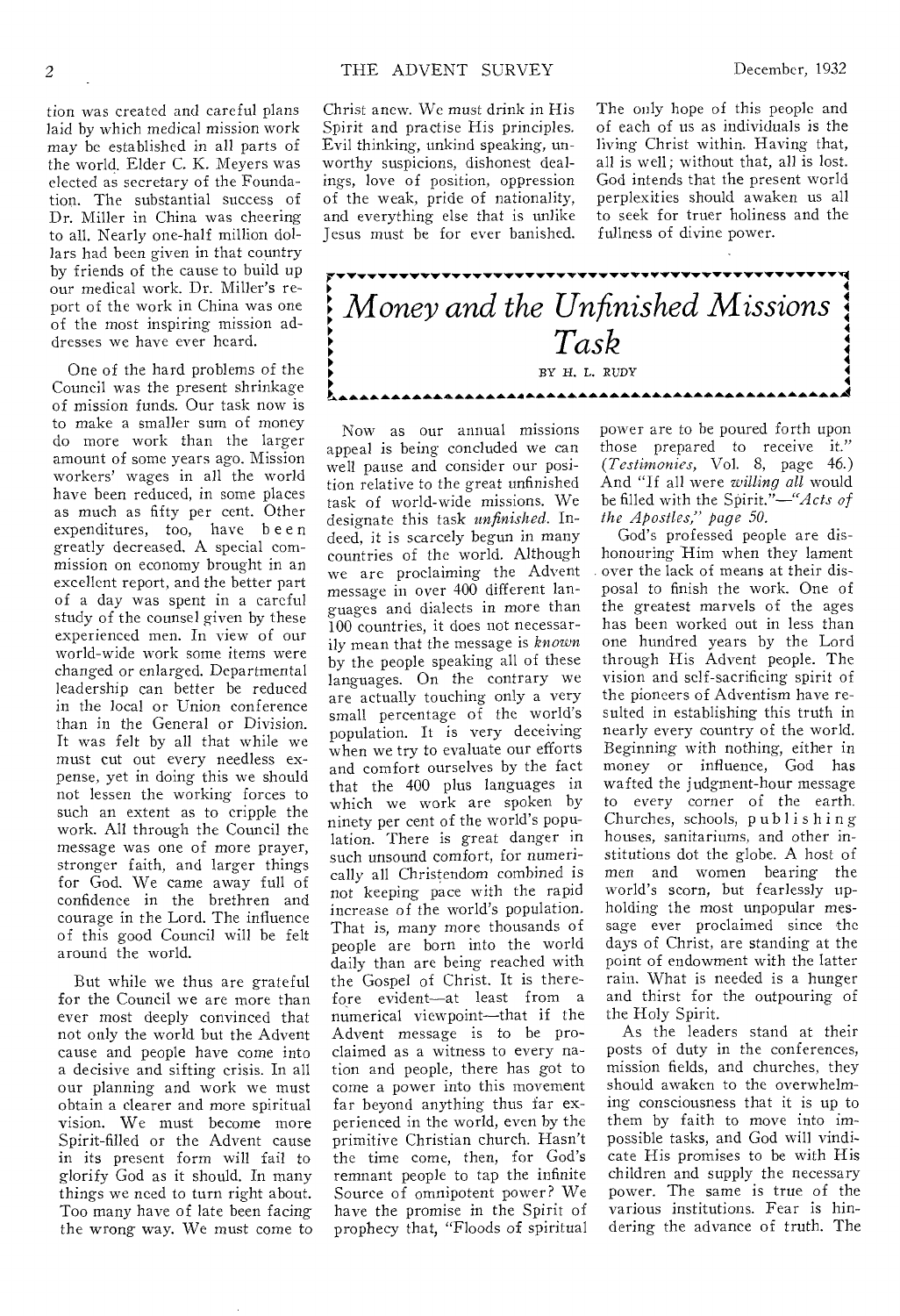budget disease has infested our ranks. The idea that we cannot undertake new tasks unless the dollars and cents are in the treasury has ruled our work all too much in the past. God is now definitely teaching us the lesson that money is not the first consideration. There is plenty of money in the world and in His good time God will cause the "Gentiles to build" the walls of Zion. But what we need to-day is a larger vision and a daring spirit to risk all, even our lives, for the cause of truth. That was the spirit of the pioneers of this movement. God greatly honoured that spirit. He is waiting to do the same to-day.

Now such a programme does not rest only with the leaders and workers in God's cause. It embraces the whole church. "It is not alone by men in high positions of responsibility," wrote Sister White, "not alone by men holding positions on boards or committees, not alone by the managers of our sanitariums and publishing houses, that the work is to be done which will cause the earth to be filled with the knowledge of God as the waters cover the sea. This work can be accomplished only by *the whole church* acting their part under the guidance and in the power of *Christ."—"Testimonies," Vol. 8, page* 47.

When General Booth presented to England his plan of saving the country from "African" darkness he made the following challenging appeal to his fellow-citizens : "If I am to see the accomplishment in any considerable degree of these lifelong hopes, I must be enabled to embark upon the enterprise without delay, and ... I cannot be expected to struggle in this matter alone." Then speaking of his greatest immediate need the General continued : "Money, indispensable as it is, has never been the thing most needful. Money is the sinews of war; and, as society is at present constituted, neither carnal nor spiritual wars can be carried on without money. But there is something more necessary still. War cannot be waged without soldiers. A Wellington can do far more in a campaign than a Rothschild. More than money—a long, long

way—I want men; and when I say men, I mean women, too—men of experience, men of brains, men of heart, and men of God."-"In *Darkest England and the Way Out," pages 282, 283.* 

Men! That is what God wants to-day, *"men of experience, men of brains, men of heart, and men of God."* Men of heart risk everything for the cause they espouse. No opposition or insurmountable difficulties will discourage them. They know no defeat. If the necessary means are lacking they provide them out of their own life-blood. What would happen if every leader and member of the Advent church would enter upon the inestimable prospects "under the guidance and Spirit of Christ." There is no power that can frustrate the united impact of the whole church upon a non-Christian and a lost world. May our hearts be touched with the *live* coal from the altar of God, and our lips respond with, "Here am I, Lord, send me.'

#### *A Trip to Iceland*  **4 4 4 4**  ► BY L. MUDER SPACH ► \*\*\*\*\*\*\*\*\*\*\*\*\*\*\*\*\*\*\*\*\*\*\*\*\*\*\*\*\*\*

AT the beginning of this year the Icelandic Conference was added to the West Nordic Union, so it was my privilege to visit this little conference at the time of the annual meeting, which was held at Reykjavik, September 19th to 24th.

I left Bergen on September 1st and this gave me time to get acquainted with conditions in Iceland before the meetings started. On the way we called at the Faroe Islands, which is part of the Icelandic Conference, and spent the Sabbath afternoon with a few of our believers in Thorshavn, the largest town on the islands. At the present time there are only four members living in this town. We have three small churches with thirty-three believers altogether on the Faroes. Their homes are scattered over several of the rocky islands which make up this group belonging to the kingdom of Denmark. About 25,000 people live here and most of these are fishermen. Two young brethren are looking after our work there at present. One is a colporteur and the other *is going* to hold small meetings during the winter on the northern island, Vidaro.

From the Faroes I went to the Westman Islands, a little group on the south coast of Iceland. Only one of these islands is inhabited, namely, the largest. To-day we have a flourishing church here of seventy members. I stayed there for three days holding meetings with the believers. They have a good church building and a church school building, besides a building where they conduct a little clinic. Two of our sisters from Denmark look after this clinic; one of these, Sister Sara Henriksen, formerly spent some years as teacher in Sierra Leone under the equator's sun, and now she is not far from the Arctic circle on this little island where the storms often howl and the angry waves boom with frightful power against the steep rocky coast. From this place, looking north, one can see Iceland's high volcano, Hekla, as well as the country's largest glacier with its perpetual fields of ice and snow.

Here on the Westman Islands we have the largest church school in our union—in fact the largest in the Northern European Division, where eighty-two children are taught to love this truth. With a group of young people like this we can expect a large harvest of souls each year, and that is why we can rightly say that it is a "flourishing" church that we have at this place.

At this place I met the president of the conference, Brother 0. J. Olsen, and on the boat which took us to Reykjavik we met the treasurer of the Division, Brother Chr. Pedersen, who had come to audit the books of the conference. It rained as we went ashore in Reykjavik and the sky was grey and heavy for many days after. If it didn't rain the wind was blowing hard and we were tempted to be-

*(Continued on page 6.)*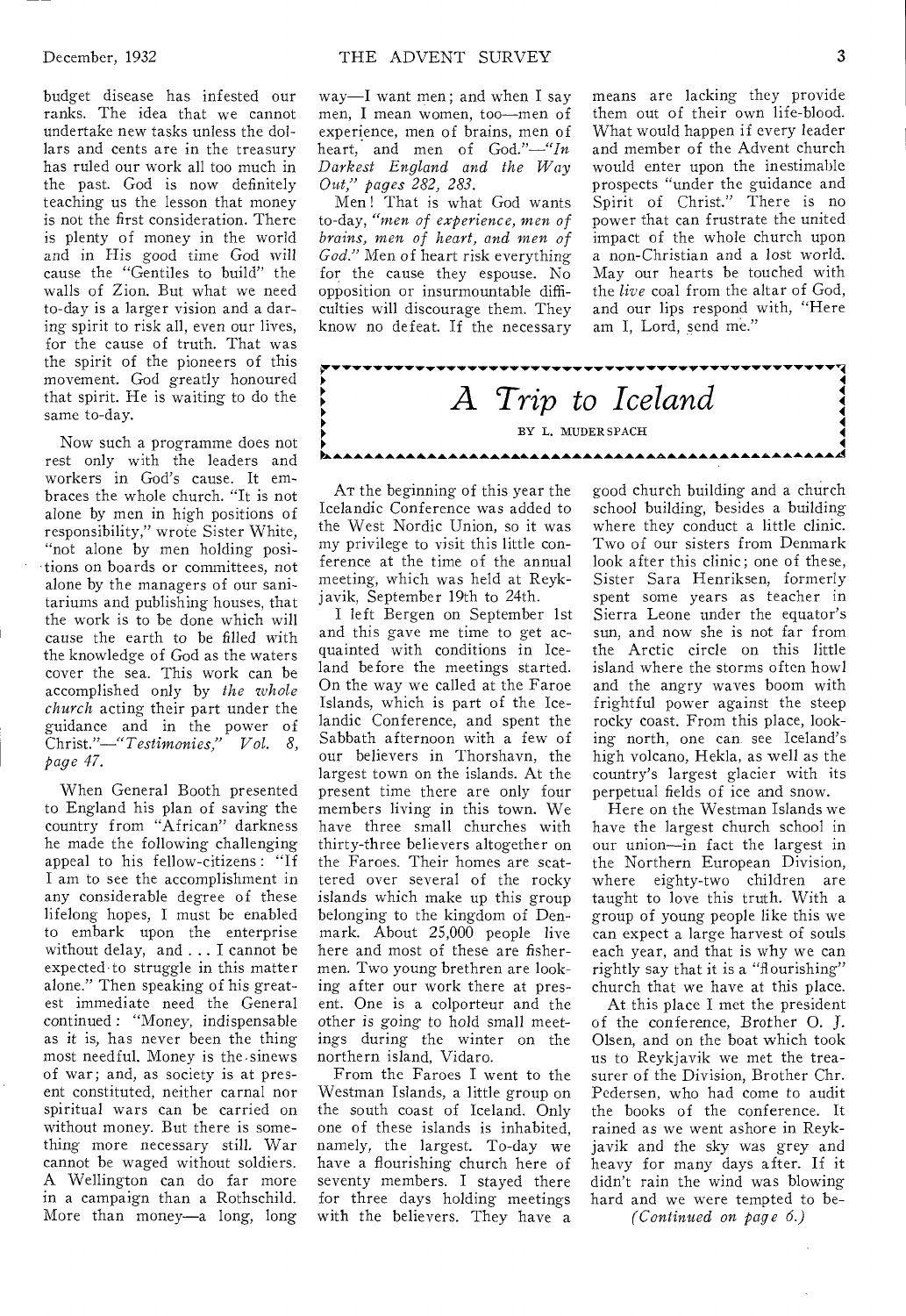To our Believers in Europe :

Beloved Brethren, Greetings. The General Conference Committee assembled in Autumn Council take this opportunity of addresssing our believers in Europe. We realize something of the trial through which you have been passing because of the effort now being made to undermine the faith and weaken the zeal of the remnant church.

We greatly appreciate and commend the loyal stand of our leaders, workers, and believers in withstanding the forces of unbelief and apostasy.

Such experiences serve to remind us that we are entering the perils of the closing days of earth's history of which time the apostle Paul declared, "Now the Spirit speaketh expressly, that in the latter times some shall depart from the faith." 1 Tim. 4 : 1. Many years ago the warning came to this people through the Spirit of prophecy that, "Many a star that we have admired for its brilliancy will go out in darkness." Although we deeply regret to see any depart from us, yet our faith should be strengthened as we see these divine predictions fulfilled.

Nor is this a new experience for the church of God. Of some of the followers of Jesus it is recorded that "from that time many of His disciples went back, and walked no more with Him." John 6:66. Also the apostle Paul warned the elders of the church in his day that from among themselves men would arise who would speak perverse things and who would seek to draw away disciples after them. (See Acts 20 :30.)

**0** 

Notwithstanding such experiences, which come to the church to try and to purify it, it is our blessed privilege to know that "the foundation of God standeth sure." The love of many may wax cold, the faith of many may waver and fail, but the truth of God changeth not and "the Lord knoweth them that are His."

It is with great joy that we learn that, notwithstanding the fact that vigorous efforts are being made to destroy faith in some of the fundamental principles of our belief, such as the important doctrines of the sanctuary and spiritual gifts, including the gift of the Spirit of prophecy, our people in Europe are standing firm, and are giving no countenance to those who would unsettle the established faith of this people. We cannot afford to permit our confidence to be shaken in the message of truth which has been brought to us at so great cost, and which has placed in our hearts the "blessed hope" of soon seeing the face of our Lord and Saviour.

We, your brethren in the common faith, are glad to avail our-



# *To Our Bei*

\*\*\*\*\*\*\*\*\*\*\*\*\*\*\*\*\*\*\*\*

A message fro: Battle Creek, Michig.

selves of the opportunity provided by this Autumn Council of passing on to you the assurance that our position on the important doctrines mentioned above, i.e., the sanctuary and spiritual gifts, including the gift of the Spirit of prophecy, is like yours unchanged from that held by the founders of this movement. We believe that Jesus Christ, our High Priest, is the "minister of the sanctuary, and of the true tabernacle, which the Lord pitched, and not man." Heb. 8:2. We believe that this sanctuary of which He is minister is in heaven and is the antitype of the earthly sanctuary, the services of which foreshadowed the sacrifice and priestly ministry of our Lord; that upon ascending to heaven, Christ as priest began His ministry in the first apartment of the heavenly sanctuary, continuing there until the end of the prophetic period of 2,300 prophetic days or literal years of Daniel 8:14, which period ended in the year 1844; that at that time, in harmony with the type, He entered the second or most holy apartment for the purpose of cleansing the sanctuary and of beginning the work of judgment.

We believe that the Advent movement of 1844, the beginning of which synchronized with the entry of Christ upon His solemn ministry in the most holy apartment of the heavenly sanctuary, and which is now heralding the threefold judgment-hour message to all the nations of earth, is of God, and that those associated with this movement constitute the remnant of His church. (Rev. 12 :17.) We believe that this church, after being purified and tried, will be presented to Him at His coming, "a glorious church, not having spot, or wrinkle, or any such thing; but that it should be holy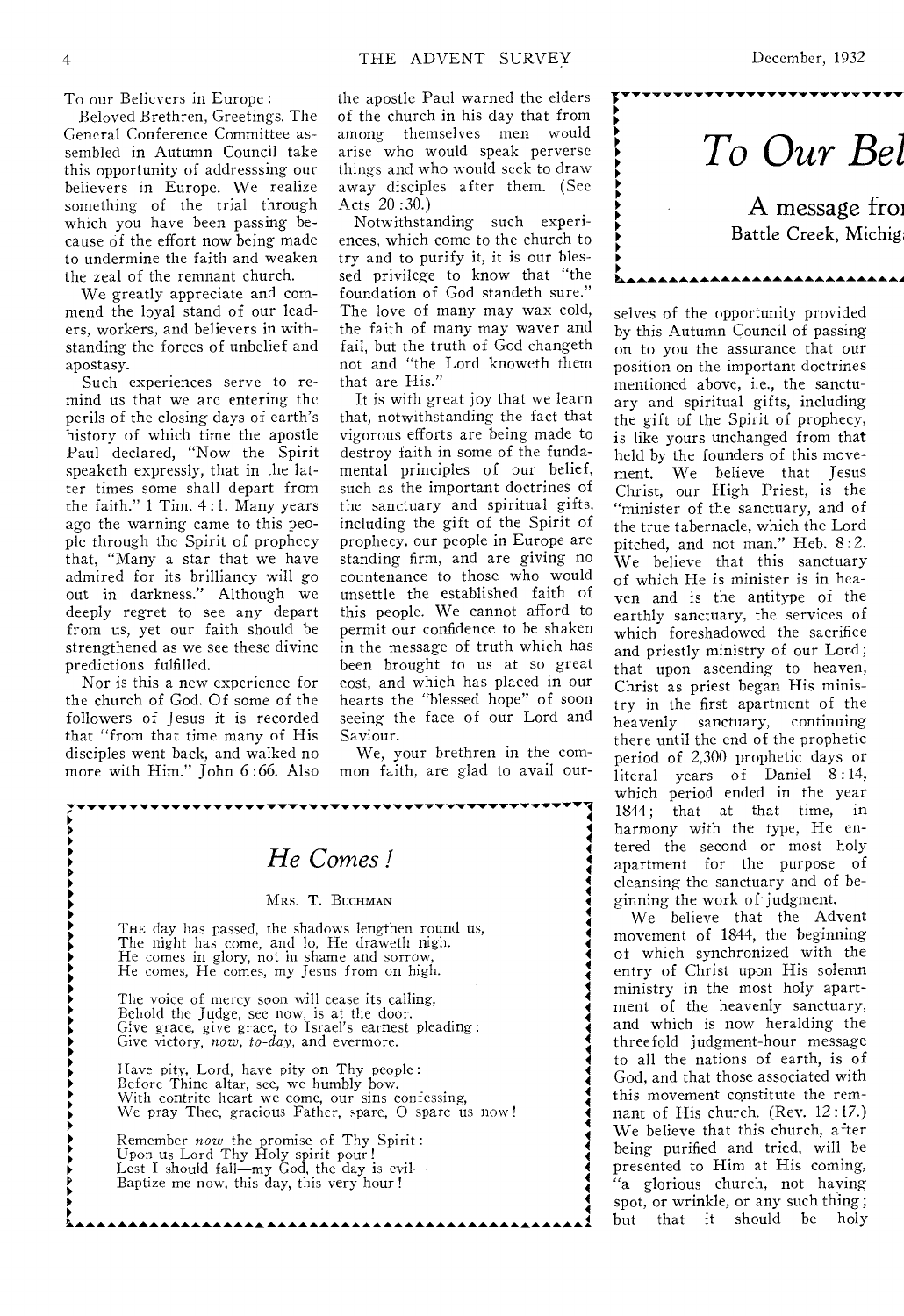# *s in Europe*

iennial Council , October 18-26, 1932

\_\_\_\_\_\_\_\_\_\_\_\_\_\_\_\_\_\_\_\_\_

and without blemish." Eph.  $5:27$ . We also believe that the Holy Scriptures, which constitute the ground of faith and practice for the church, teach that spiritual gifts will continue to be manifested in the church until "that which is perfect is come." (1 Cor. 13:10; Eph. 4 :13.) Our faith in this doctrine is confirmed by the assurance given through the apostle Paul to the Advent people when he said, "So that ye come behind in no gift ; waiting for the coming of our Lord Jesus Christ : Who shall also confirm you unto the end, that ye may be blameless in the day of our Lord Jesus Christ." 1 Cor. 1 :7, 8.

We believe that the writings of Mrs. E. G. White were given to the church through the manifestation of the gift of the Spirit of prophecy, not as a substitute for the Holy Scriptures nor as a new rule of faith, but for the spiritual uplift of the church, for instruction, for warnings, for reproofs, for admonitions, and for the special guidance of God's people through the perils of the last days. This was the belief of the pioneers of this movement and it is our abiding belief to-day, for the reason that both their faith and ours is founded on the teachings of the Scriptures.

The writings of the Spirit of prophecy always lead us to the Bible. They set forth that Book as the inspired and infallible Word of God. These writings exhort us to take that Word as the man of our counsel and the rule of our faith. As evidence of this, we quote from the first bound volume given to this people through this gift as follows: "I recommend to you, dear reader, the Word of God as the rule of your faith and practice. By that Word we are to be judged. God has, in that Word, promised to give visions in the last days, not

j<br>L

for a new rule of faith, but for the comfort of His people, and to correct those who err from Bible<br>truth."-"Christian Experiences truth."-"Christian *and Views," Ed. 1851, page 64.* 

The fruit of these writings is such as to reveal that their origin is of God. They lead to the most perfect standard of morality. They discountenance every vice, and exhort to the practice of every virtue. They point out the perils through which we are to pass on our way to the kingdom. They reveal the devices of Satan. They warn us against his snares. They have protected us from fanatical and unreasonable men and movements. They have exposed hidden iniquity and have brought to light concealed wrongs, laying bare the evil motives of the false-hearted. They have repeatedly aroused the church to greater consecration to God and to more zealous efforts for the salvation of the lost and erring.

They lead us to Christ. Like the Bible, they set Him forth as the only hope and only Saviour of mankind. They portray before us in *living* characters His holy life and His godly example, and with irresistible appeals they urge us to follow in His steps.

They have brought comfort and consolation to many hearts, They have strengthened the weak, encouraged the feeble, raised up the despondent. They have brought

order out of confusion, made crooked places straight, and thrown light on what was dark and obscure. We believe that no person with an unprejudiced mind can -read their stirring appeals for a pure and lofty morality, their exaltation of God and the Saviour, their denunciations of every evil, and their exhortations to everything that is holy and of good report, without being compelled to say, These writings do verily "speak forth the words of truth and soberness."

With these considerations before us we feel constrained at this time to urge you, our beloved brethren, to continue steadfast and immovable in the faith. "Cast not away therefore your confidence, which bath great recompense of reward. For ye have need of patience, that, after ye have done the will of God, ye might receive the promise. For yet a little while, and He that shall come will come, and will not tarry. Now the just shall live by faith : but if any man draw back, my soul shall have no pleasure in him. But we are not of them who draw back unto perdition; but of them that believe to the saving of the soul." Heb. 10 :35-39.

On behalf of the General Conference Committee of Seventh-Day Adventists.

> C. E. WATSON, *President.*  C. K. MEYERS, *Secretary.*

### *Appeal for Reapers*  I, H. EVANS O MEN of God! These are the last, last hours. Before us, all the whitened harvest field, Unreaped, untouched by sickles such as ours. This closing message will a harvest yield, If we, His messengers, in zeal proclaim The everlasting Gospel in His name. O men of God! Jesus our priest awaits On high to close His ministry; to take His crown as King of kings; to ope the gates Of heaven to all His ransomed ones ;and shake The powers of heaven; to wake the sleeping dead;

Receive His kingdom as its kingly Head.

O men of God! These are the last, last hours When labours count and bring a rich reward. In yonder danger lines the heavenly powers Unfurl His blood-stained banner, we to guard! Who'll follow where the Master leads the way? Of heaven to all His ransomed ones; and shake

\*\*\*\*\*\*\*\*\*\*\*\**\*\*\*\*\*\*\*\*\*\*\*\*\*\*\*\*\*\*\*\*\*\**\*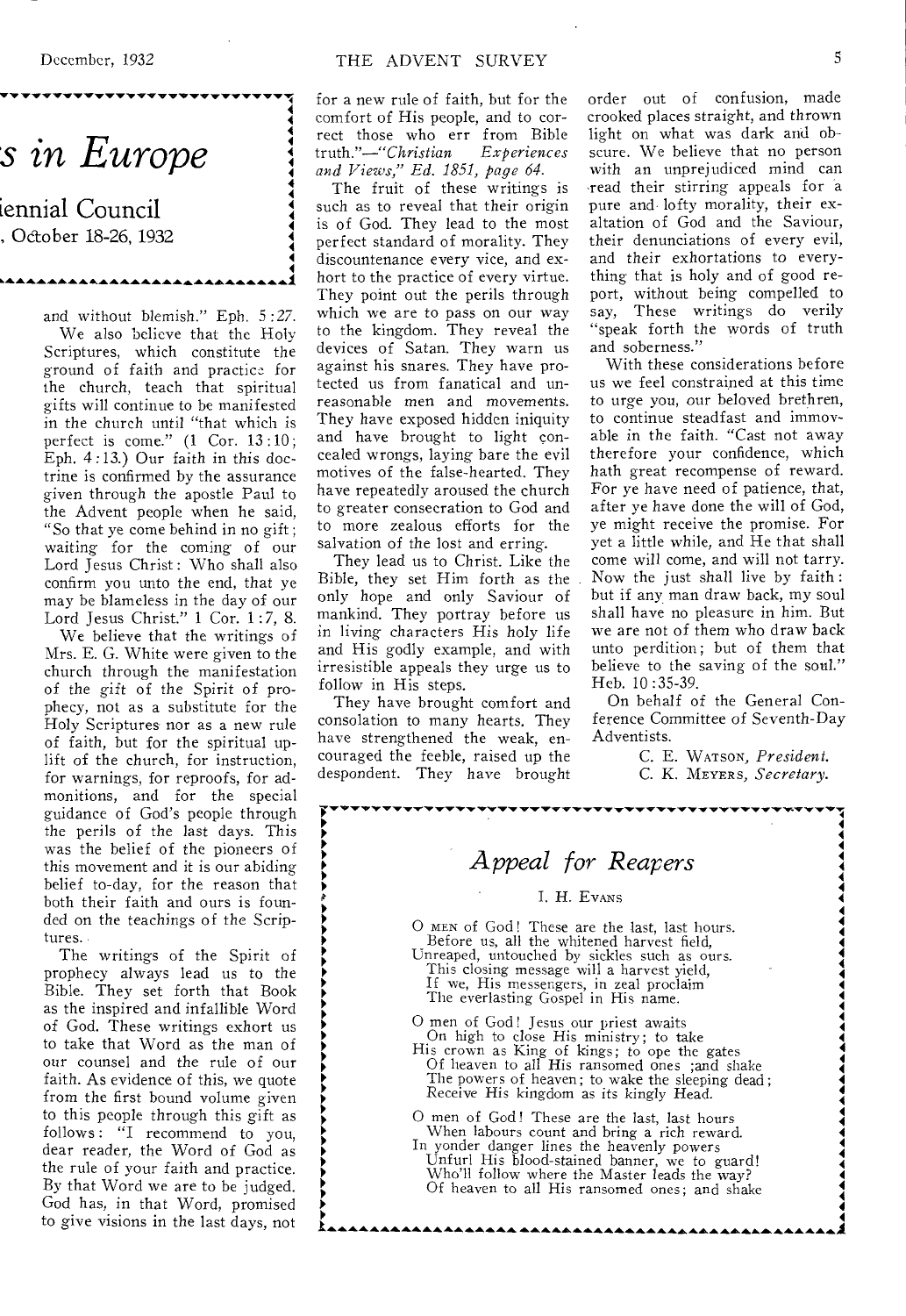| Name of Conference<br>or Mission                                                                    | urches<br>ā<br>ż                         | and<br>5 če<br>ž۶<br>$B_{\rm H}$           | postasy<br>⋖                   | Death                            | Gain<br>٣<br>z                            | ۰<br>$\overline{\phantom{a}}$<br>E.<br>Preser<br>Members | ÷<br>c,<br>geli<br>range<br>Nori<br>α | olporti<br>O                                 | 5<br>Sabbat<br>chools<br>ن.<br>o<br>z       | Membership                                    | Average<br>Attendance<br>÷.                   |                  | Tithe                                                          | capita<br>Ë<br>Tithe                     | Sabbath-School<br>Offerings                                 | Weekly<br>Offerings                 |
|-----------------------------------------------------------------------------------------------------|------------------------------------------|--------------------------------------------|--------------------------------|----------------------------------|-------------------------------------------|----------------------------------------------------------|---------------------------------------|----------------------------------------------|---------------------------------------------|-----------------------------------------------|-----------------------------------------------|------------------|----------------------------------------------------------------|------------------------------------------|-------------------------------------------------------------|-------------------------------------|
|                                                                                                     | $\mathbf{2}$                             | 3                                          | 4                              | 5                                | 6                                         | 7                                                        | 8                                     | 9                                            | 10                                          | 11                                            | 12                                            |                  | 13                                                             | 14                                       | 15                                                          | 16                                  |
| N. E. Division<br>Baltic Union<br>.<br><b>British</b><br><br>E.Nordic<br><br><br>W.Nordic"<br>5<br> | $\cdots$<br>98<br>72<br>87<br>150<br>124 | $\cdots$<br>87<br>137<br>159<br>155<br>146 | <br>44<br>21<br>31<br>12<br>41 | $\cdots$<br>17<br>17<br>12<br>24 | $\cdots$<br>42<br>102<br>106<br>119<br>78 | <br>4.864<br>4,838<br>4,005<br>3,392<br>5,965            | 16<br>50<br>97<br>50<br>68<br>51      | $\cdots$<br>55<br>83<br>102<br>45<br>83      | $\cdots$<br>245<br>141<br>149<br>222<br>165 | <br>4.936<br>4.843<br>3,364<br>3,884<br>5,081 | <br>3,444<br>3.906<br>2,542<br>3.029<br>3,782 | s<br>s<br>8<br>S | <br>5.617.40<br>18,635.90<br>6,578.20<br>3.037.20<br>15,381.00 | <br>0.09<br>0.30<br>0.13<br>0.07<br>0.20 | .<br>1,243.07<br>4,148.92<br>1,786.39<br>863.64<br>3,677.05 | .<br>.<br>.<br>3.51<br>0.35<br>4.32 |
| Tls. Unions 3 d Q. 1932                                                                             | 531                                      | 684                                        | 149                            | 71                               | 447                                       | 23,064                                                   | 332                                   | 368                                          | 922                                         | 22.108                                        | 16,703                                        | S                | 49,249.70                                                      | 0.16                                     | 11,719.07                                                   | 8.18                                |
| E. Afr'n Union Miss. 6<br>Ethiopian<br>66<br>Nigerian<br>Unattached Missions 9                      | 40<br>9                                  | 54<br>$\cdots$<br>45<br>                   | 72<br>$\cdots$<br>$\cdots$     | 7<br>$\overline{2}$<br><br>2     | $-52$<br>-3<br>45<br>$-5$                 | 4,188<br>263<br>1.001<br>882                             | 30<br>10<br>14                        | $\ddotsc$<br>$\dots$<br>$\cdots$<br>$\cdots$ | 215<br>14<br>67<br>53                       | 10,847<br>473<br>3,915<br>2,258               | 10,817<br>450<br>3,616<br>1,815               | 8<br>£<br>8      | 1,148.40<br>256.20<br>418.00<br>410.40                         | 0.02<br>0.07<br>0.03<br>0.03             | 731.42<br>67.74<br>205.56<br>228.31                         | 146 77<br>1.17<br>.<br>.            |
| Tls. Miss. 2nd Qtr. 1932                                                                            | 60                                       | 99                                         | 73                             | 11                               | $-15$                                     | 6,334                                                    | 61                                    | .                                            | 349                                         | 17.493                                        | 16.698                                        | 8                | 2,233.00                                                       | 0.02                                     | 1,233.03                                                    | 147.94                              |
| Grand Total3rd Qtr.1932 591<br>$\cdots$<br>1931                                                     | 576                                      | 783<br>1,366                               | 222<br>268                     | 82<br>73                         | 432<br>989                                | 29,398<br>28,966                                         | 393<br>418                            | 368<br>303                                   | 1,271<br>1.171                              | 39.601<br>38,935                              | 33,401<br>33,321                              | s<br>\$          | 51,482.70<br>54,353,90                                         | 0.13<br>0.15                             | 12.952.10<br>13,593.54                                      | 156.12<br>27.03                     |

## With Our West African Missions The Ibadan School BY W. J. B. HYDE

\_\_\_\_\_\_\_\_\_\_\_\_\_\_\_\_\_\_\_\_\_\_\_\_\_\_\_\_\_\_\_\_\_\_

Our Ibadan school is situated just inside the old wall and moat of the largest Negro town in Africa. For the first two years of its existence we worked to the goal of a "Lower Middle" school, accepting boys who had passed standard four and taking them on through the standard six examination to specialized training as workers.

In 1931 we developed the policy of admitting day-boys to the school, and at the end of the year we had twenty-one out of a total of forty. This year an increasing number joined the upper classes and we had four little children from the east of the Niger offered to us as day-students. As English was the only available language they could understand, Mrs. Hyde started to teach them for a few hours a day. With this as a nucleus an Infants' department developed so rapidly that when the Ibo family was transferred after about a month we found a good class of infant Yorubas who did not understand any English. We engaged a pupil teacher and the Infants' enrolment increased until we had to call a halt for lack of space.

We now find ourselves with a

total enrolment in a full primary school-infants to standard sixof over one hundred: over eighty of whom are fee-paying day-boys. Next year, when we shall make more adequate arrangements for the infants, we shall find our total capacity taxed to the full. All this has taken our school well along the road to being self-supporting, and has released funds which have enabled us to commence an Elementary Teacher Training Class of eight boys with a view to obtaining Government certificates at the end of a three-year course.

Those of our boarders who still remain in the day-school classes find themselves a little leaven in a big lump. Most of the lump consists of boys who are nominally Monammedans. All join in the Bible classes and we shall see some of them passing the Standard of Attainment examinations from year to year. The chapel and Bible periods on Wednesday mornings are given up to a young people's society meeting arranged by a committee of boys. Everyone enjoys these meetings and takes part in the singing.

This continual contact with boys from the outside world has its inevitable effects on our own boys and you would be interested to see the antidote they are learning to seek. If you took a stroll in the first glimmer of daybreak—the sun is a laggard here and never rises much before seven o'clock standard time-you would see the glow of a lamp in the dining-room, where a group of dark figures would be keeping their Morning Watch. Some of them have been doing this for a year or two, but the boys have just been organized into Junior Missionary Volunteer units and more of them prefer to rise before the bell and join together for their word with God and from God every morning.

Pray for these boys. They live in a land where heathenism and Christianity have continued side by side for eighty years and where formalism and hypocrisy have almost obliterated that sharp line of distinction that should exist. We were late in the field and our people need all the help they can get in keeping themselves from surrendering to the temptations to compromise with the world and the flesh that surround them. Pray especially that these habits of prayer may take deep root in their hearts and hold them fast in the storms of life.

#### A Trip to Iceland (Continued from page 3.)

lieve that it always was so depressing and grey and raw on this faraway island, but when the time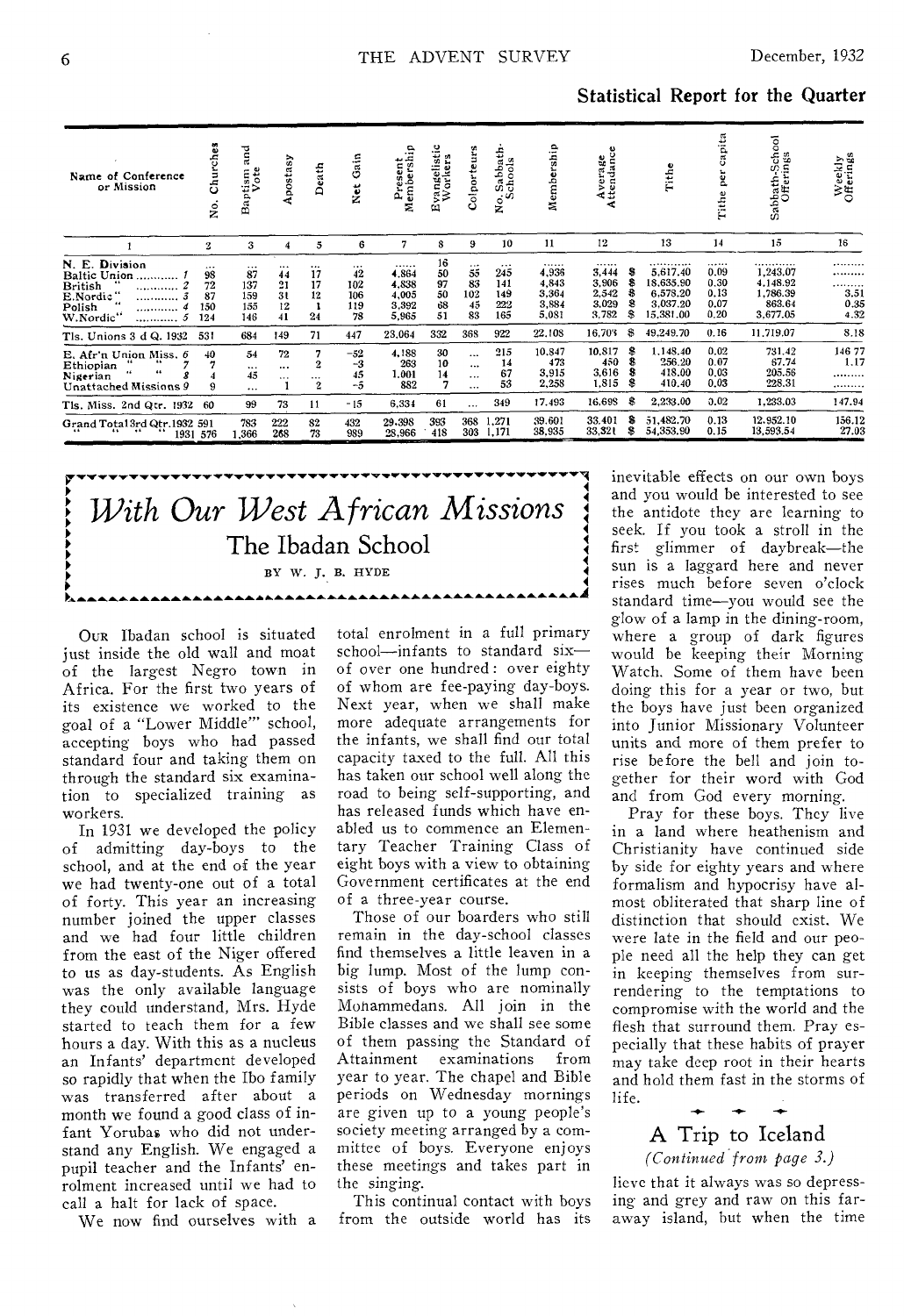#### Ended September 30, 1932

| Ingathering<br>Harvest                                        | Annual<br>Offering               | and<br>e's<br>Miscellaneous<br>Young People<br>Offerings | Week of<br>Sacrifice                                | Big Week and<br>Special Offerings             | Total Offerings<br>(including Big<br>Week and Special)         | tal Offerings<br>per capita<br>Total     | $\frac{5}{2}$<br>Percentage<br>Offerings to<br>Tithe | otal Contribu-<br>ons for Home<br>Missionary<br>Work<br>Total<br>tions | Total Contribu-<br>tions for Local<br>Church Work | Sales<br>ä<br>Colport                                           |                                                |
|---------------------------------------------------------------|----------------------------------|----------------------------------------------------------|-----------------------------------------------------|-----------------------------------------------|----------------------------------------------------------------|------------------------------------------|------------------------------------------------------|------------------------------------------------------------------------|---------------------------------------------------|-----------------------------------------------------------------|------------------------------------------------|
| 17                                                            | 18                               | 19                                                       | 20                                                  | 21                                            | 22                                                             | 23                                       | 24                                                   | 25                                                                     | 26                                                | 27                                                              |                                                |
| <br>3,204.78<br>15,030.77<br>6,129.05<br>1,940.71<br>8,982.72 | <br>0.06<br><br>5.25<br><br>0.85 | <br>.<br>76.24<br>29.72<br>14.77<br>5.02                 | <br>1,119.53<br>2,472.13<br>61.32<br>9.69<br>135.93 | <br>38.37<br>12.98<br>36.76<br>3.27<br>167.25 | <br>5,605.81<br>21,741.04<br>8,052.00<br>2,832.43<br>12,973.14 | <br>0.09<br>0.35<br>0.18<br>0.03<br>0.17 | 99.7%<br>116.8%<br>$^{122.4\%}_{93.2\%}$<br>84.3%    | <br>29.41<br>165.21<br>659.46<br>49.74<br>                             | <br>1,115.47<br>4.259.40<br>927.13<br>187.41<br>  | <br>4,675.97<br>22,989.90<br>18,208.56<br>2,221.04<br>22,280.64 | $\cdots$<br>$\boldsymbol{\eta}$<br>2<br>3<br>5 |
| 35,288.03                                                     | 6.16                             | 125.75                                                   | 3,798.60                                            | 258.63                                        | 51,204.42                                                      | 0.17                                     | 103.9%                                               | 903.82                                                                 | 6,489.41                                          | 70,376.11                                                       |                                                |
| 46.83<br><br>0.83<br>                                         | 21.50<br><br>2.74<br>3.84        | .<br>.<br><br>.                                          | <br><br><br>101.76                                  | 96.88<br>21.18<br>27.83<br>43.63              | 1.043.40<br>90.09<br>236,96<br>377.54                          | 0.02<br>0.02<br>0.02<br>0.03             | 90.8%<br>35.1%<br>56.0%<br>91.0%                     | <br><br><br>                                                           | .<br>. <i>. .</i><br>. <b>.</b><br>               | 192.08<br>66.48<br>74.63                                        | 6<br>9                                         |
| 47.66                                                         | 28.08                            |                                                          | 101.76                                              | 189.52                                        | 1,747.99                                                       | 0.02                                     | 78.2%                                                |                                                                        |                                                   | 333.19                                                          |                                                |
| 35,335,69<br>246.35                                           | 34.24<br>471.22                  | 125.75<br>846.61                                         | 3,900.36<br>4,186.01                                | 448.15<br>5,767.45                            | 52,952.41<br>25,138.11                                         | 0.14<br>0.06                             | 102.8%<br>44.1%                                      | 903.82<br>1,564.83                                                     | 6,489.41<br>7,866.08                              | 70,709.30<br>57,597.91                                          |                                                |

the sun also came, and we realized that it can be very beautiful and<br>pleasant in Iceland. Of course we were there in one of the months when one cannot expect too much good weather, but the summer is very pleasant there. As one travels over the country with its grassy plains and volcanic mountains, the first impression one gets is that it is all very desolate, barren, and depressing. But there is also a feeling of peace, a feeling of something grand, especially when one is near one of the many waterfalls or seething hot springs, and after all we are not surprised that so many tourists are attracted to this northern country. Another reason is probably because of the story about the old viking who left Norway and went to Iceland and settled there for over a thousand years.

On this island, the largest in Europe with the exception of Great Britain, only 104,000 inhabitants live, as the greater part of the country is not habitable. But the Word of God says that the Lord. when He sets His hand again the second time to recover the remnant of His people, will gather them from "the islands of the sea" (Isa.  $11:11$ ), and He always fulfils  $His$ Word. During the years a group of 302 Adventists have been gathered in this place. This means that there is one Adventist to every 344 inhabitants—a ratio which can hardly be found in any other conference in our Division.

We have six churches in Ice-

came for the meetings to start then land; the largest is in Reykjavik and has 155 members. Here is also a splendid church building with two halls, a clinic, the conference offices, the press, etc. The conference session was held at this place, and we must say to the glory of the Lord, that it was a blessed meeting, in which the delegates as well as the believers as a whole took active part.

From the president's report it appeared that there is a good interest up in the northern part of the country, in the town of Akurevri. He has been working at this town during the winter and he hopes during the coming winter to organize a good church there. Besides the president we have two licentiates. One works chiefly as departmental leader while the other heads the canvassing work. If in addition to these we mention a brother who looks after the office work and the press, and two Bibleworkers, then we have introduced to you the whole working force.

Our believers left the meeting resolving to work faithfully for the Lord and to do their part to hasten the great day. At present they are in financial difficulties. This is most noticeable in connection with their tithe, which has dropped from Kr. 25,000 to Kr. 15,000. The world depression has left its mark in Iceland, which makes it very hard for the Harvest Ingathering. This campaign was started after the conference session, because the fishermen do not come home from their fishing until about this time.

They hoped that they would be able to reach their goal even though it would be very hard work.

Brother Olsen was re-elected as president. He has now been working faithfully for twenty-one years and has become "an Icelander for the Icelanders." He speaks their language and seems to fit in very well with the people of that island. Let us, in our prayers, remember him and his co-workers and the little group of believers in that faraway field of our Division and may God in that place as well as everywhere else, lead His work forward from victory to victory.

#### The Twofold Life

WE must live a twofold life-a life of thought and action, of silent prayer and earnest work. The strength received through communion with God, united with earnest effort in training the mind to thoughtfulness and care-taking, prepares one for daily duties, and keeps the spirit in peace under all circumstances, however trying. "Ministry of Healing," page 512.

#### The Aduent Survey

Organ of The Northern European Division of the<br>General Conference of S.D.A.

Editor: Ella M. Eastcott Published monthly on the 25th day of Francisco month. Price 2% per annum. Sub-<br>terriptions to be sent to your local Pub-<br>lishing House.